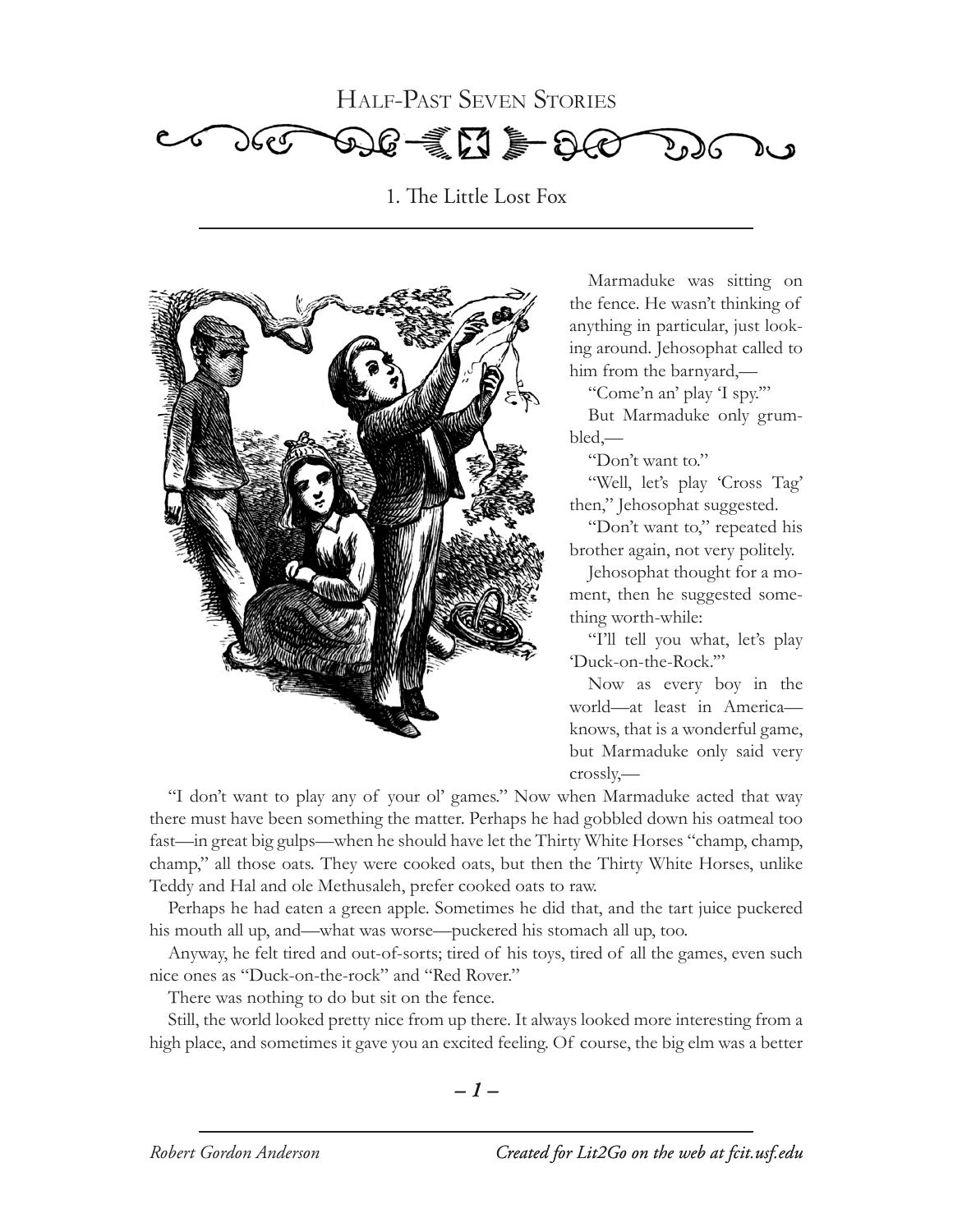perch, or the roof of the barn, and Marmaduke often wondered what it would be like to see the world from a big balloon, but the fence was good enough. It curved up over a little hill, and he could see lots of the world from there.

He looked over towards the West, where the Sun marched into his barn every night. Fatty Hamm declared that the Sun kept a garage behind that hill, but Marmaduke insisted it was a barn, for he liked horses best, and the Sun must drive horses. There was a real hill there, not little like the one where he sat on the fence, but a big one, 'most as big as a mountain, Marmaduke thought. Sometimes it was green, and sometimes grey or blue, and once or twice he had seen it almost as purple as a pansy.

But it was Fall now, and the hill had turned brown. Over it he could see little figures moving. He looked at them very carefully, with one eye shut to see them the better. Then he decided that the bigger ones were men on horses, the little ones dogs. They all looked tiny because they were so far away.

As they came nearer and the sun shone on them, he was pretty sure the men had red coats. Could they be soldiers ?

Just then the Toyman came by, with coils of wire and clippers in his hand. He was on his way to mend the fence in the North Pasture.

"Llo Toyman!" said Marmaduke.

"Howdy, little fellow!" replied the Toyman, "what are you doing there? Settin' on the top of the world and enjoyin' yourself?"

"I was wondering what those men over there were doing." And the boy waved his hand towards the little black figures on the hill.

"Why, that's the hunt," explained the Toyman. "The rich folks, having nothing better to do, are killin' time."

Marmaduke was puzzled.

"Are they really hunting Time ?" he asked. "I thought maybe they were hunting lions or tigers."

"No, not today," the Toyman responded, "I'm sorry to disappoint you, but they're only after Reddy."

"Reddy Toms?" the little boy exclaimed. "Why, whatever did he do? "

Now Reddy Toms was a boy in his own class, and you could always tell him a long way off because his head was covered with red hair as thick as a thatched roof, and his face was spotted all over, like a snake's, with freckles.

However, the Toyman said it was all a mistake.

"No, not that tad," he explained, "it's Reddy Fox they're after."

"What!" exclaimed Marmaduke. "Does it take all those big men to hunt one little fox?" "It seems so, son," the Toyman returned, "but that's the way of the world."

"Well, I think it's mean," insisted Marmaduke. "Those men are nothing' but—but dumbbells !"

The Toyman threw back his head and laughed. That was a new expression to him, but it

*– –*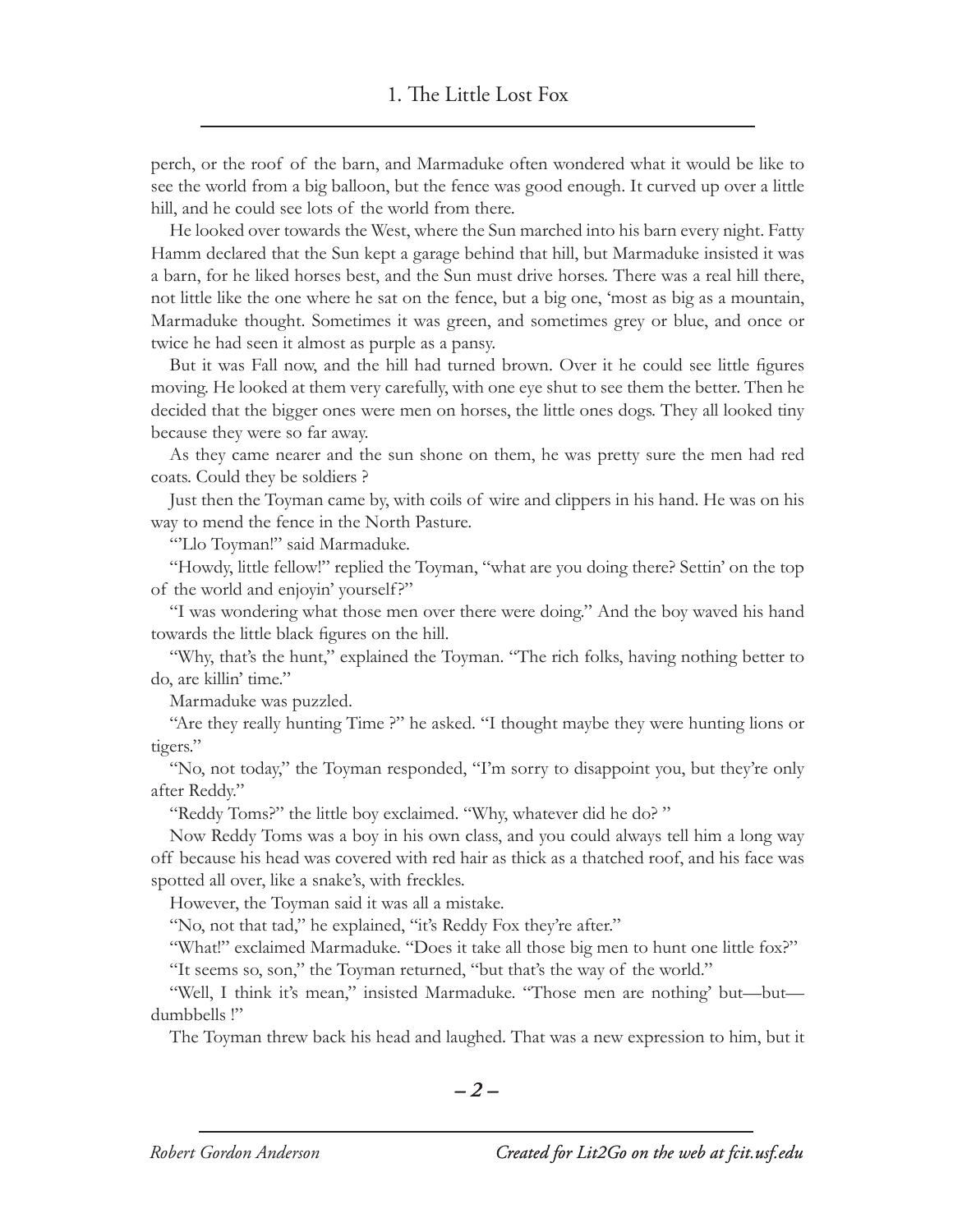was a perfectly good one. You see, the big boys in school used it when they thought anyone was particularly stupid or mean. But the Toyman must have understood it anyway, for he went on,—

"That's my sentiments exactly. I don't suppose they mean to be cruel, but they don't give little Reddy half a chance—and he's so small! Now if it was lions or tigers, as you suggest, why, that would be different."

"You bet it would!" Marmaduke replied. "I just wish it was." Now, of course, he should have said "were," as the teacher in the Red Schoolhouse was forever telling him, but a little boy can't always remember correct English when a hunt is coming so close.

"Just set tight, boy, and you'll see their red coats soon."

And, waving his clippers, the Toyman went on his way to the North Pasture.

But Marmaduke didn't need any advice. He had spotted those red coats already. They were much nearer now, for they rode very fast. Already the horses were leaping the fence of the Miller Farm, and the dogs were crisscrossing over the field, making lots of letter W's as they ran—hundreds of them, Marmaduke was sure. And they followed something—something so small he could hardly see what it was. But he guessed it must be Reddy.

So many fences they leaped, and so many stone walls! Now they were near the Brook, and yes, he could see the red coats, very bright and plain now.

And then he spied Reddy. His coat wasn't as gay as those the men wore. Theirs were bright like cherries, and his was the color of chestnuts. It seemed such a shame to want his poor little coat when the men had such nice ones themselves.

"Cracky!" he exclaimed. One of the "ole hunters" had fallen in the Brook. And Marmaduke hoped that red coat would get soaked and soaked and run like the stockings Mother had bought from the pedlar. And he hoped that "ole hunter" would get wet to the skin, and shiver and shiver, and have to call in the doctor who'd prescribe the very worst medicine there was in the world. It would serve that "ole hunter" right if he'd almost die. But Marmaduke hoped the poor horse wouldn't break his leg. It wasn't the horses' fault they were chasing Reddy.

Now the hunters were lost in Jake Miller's Woods. All he could see were patches of red, here and there, in the bushes, but he heard the deep voices of the dogs, all the time, calling and calling.

Then all-of-a-sudden something happened. And Marmaduke liked all-of-a-sudden things to happen—they were so exciting.

A little streak of fur, with tail flying behind like a long pretty hat brush, galloped across the Apgar field, then the very field where Marmaduke sat, perched on the fence.

The dogs were right after Reddy, running hard, too, but they were two fields farther back. Reddy, you see, had fooled them in that wood, and he had gotten a good headstart.

My, how Reddy was running!

Marmaduke stood up on the fence and shouted:

"Hooray, go it Reddy!"

He shouted so hard, and waved his hands so excitedly that he tumbled off his perch,

$$
-3-
$$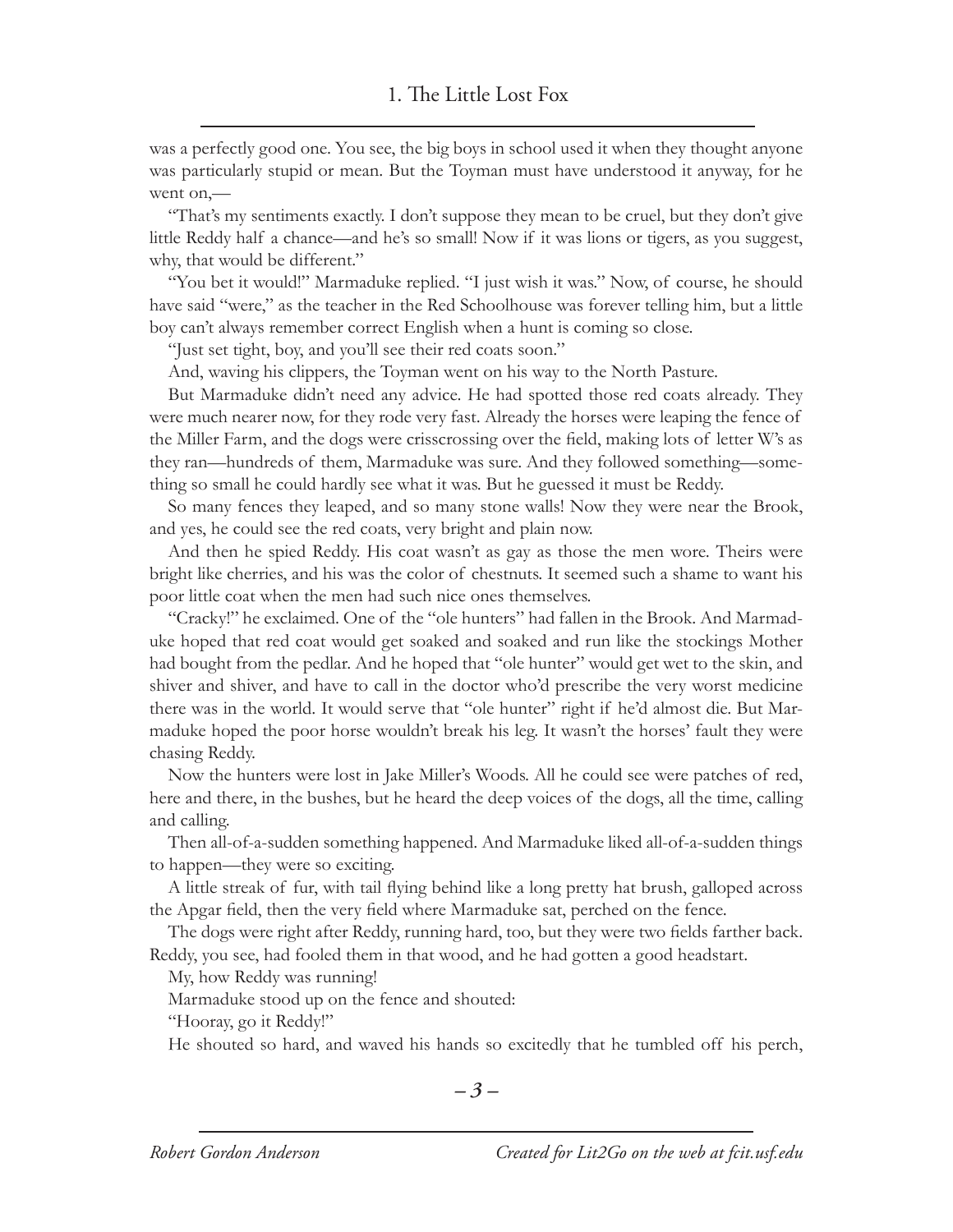and lay still for a second. He was frightened, too, but he forgot all about the bump on his forehead, and picked himself up, and ran after Reddy across the field towards the barnyard, which, fortunately, was just on the other side.

"Ooooooohhhhh!"—a very deep "Oooooohhhh!" came from behind him from the throats of the dogs. They were only one field away now, and it sounded as if they were pretty mad.

But Reddy had reached the corner of the field where the blackberry bushes lined the fence. Now usually Reddy would have looked all around those bushes until he found an opening; then he would have stepped daintily through it. But he didn't do that today, oh no! You see his family has a great reputation for wisdom, and Reddy must have been just as wise as the man in Mother Goose, for he neither stopped nor stayed, but jumped right in those brambles and managed somehow to get through the rails of the fence to the other side. He left part of his pretty red coat in the briars. However, that was better than leaving it all to those dogs who were howling not far behind.

And now the Little Fox found himself near the barn and flew towards it so fast that his legs fairly twinkled as he ran.

The Foolish White Geese were taking their morning waddle, and Reddy ran plump into them. Now there was nothing that he liked better to eat than nice fat goose. Still, he didn't wait, but left them beating their wings and stretching their long necks to hiss, hiss, hiss, as they scattered in all directions. I guess Reddy wished his legs were as long as their necks.

Now in the old days when rich folks lived in castles and robber knights quarreled and fought every day of the week, there were always places of sanctuary, where any man could be safe from harm. That is just what Reddy saw in front of him, a place of sanctuary for himself.

It was funny, but it had been prepared by little Wienerwurst. And Wienerwurst was really Reddy's enemy, for all dogs like to chase foxes whenever they get the chance. It was a little hole, just the right size for Wienerwurst, just the right size for Reddy. The little yellow doggie wasn't there now. He had dug it that morning to catch the big rat hiding somewhere below the floor of the barn. He had started to build a tunnel under the wall, and had been a long time working at it when Mother Green came from the house. She carried a fine large bone, with lots of meat left on it, too. And, of course, when the little dog smelled that bone and meat, much as he liked rats, he just had to leave his work at the tunnel and run straight for the bone, leaving the hole waiting for Reddy.

Straight into it Reddy ran, just as Marmaduke and the big dogs reached the fence and the blackberry bushes, all at the same time. Now Marmaduke could have cried because the hunter dogs would reach the hole before he could get there and cover it up, and they would reach down into that hole and drag Reddy out by his pretty red coat and eat him all up.

But when he stuck his head through the rail he saw help coming. Jehosophat was there and he had heard those bad dogs and seen them, too, coming on with their big mouths open and their tongues hanging out as if they wanted to swallow Reddy down in one gulp. And Jehosophat could see the redcoats on the horses not far away. They had reached the big oak

$$
-4-
$$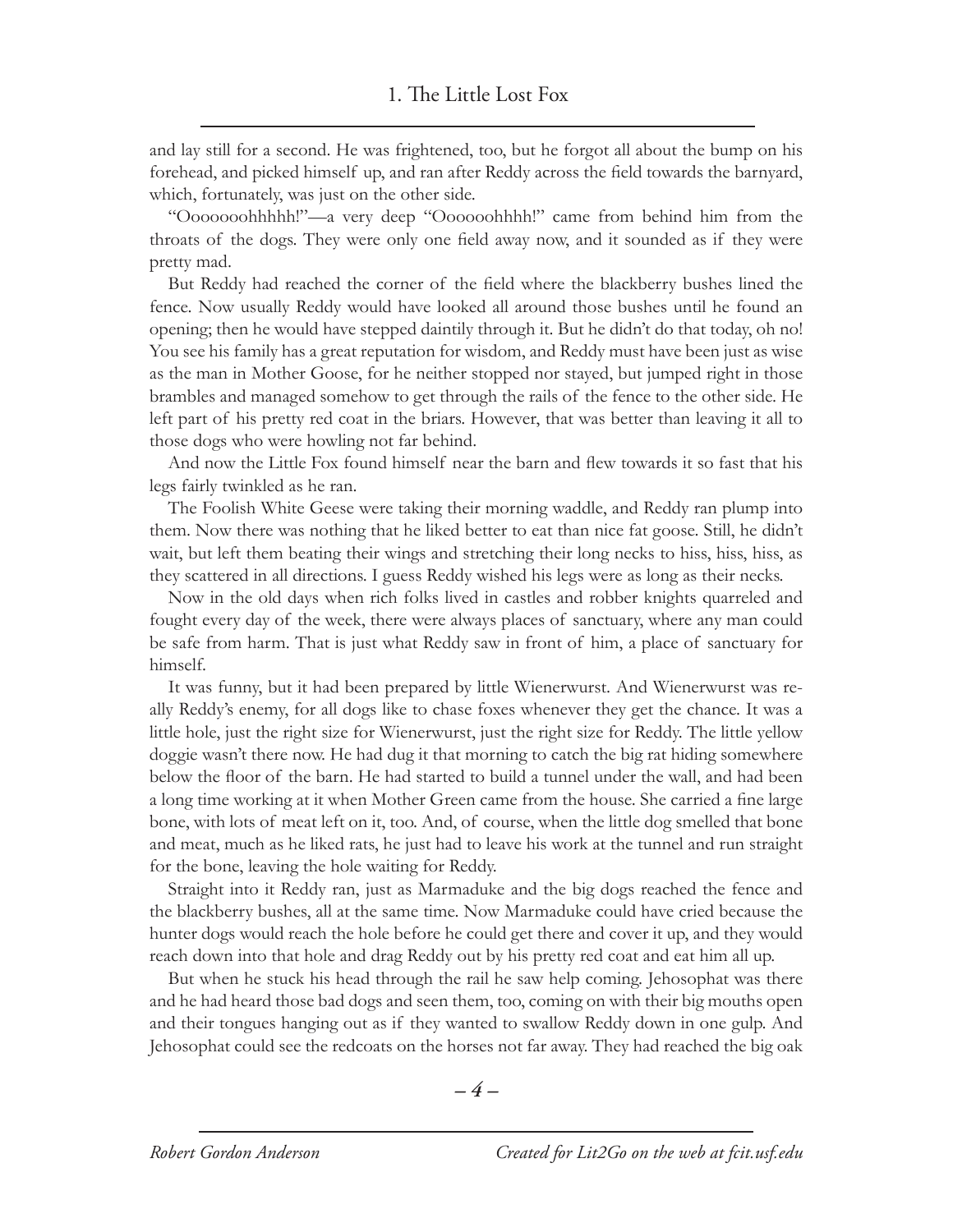in the field and were coming on very fast.

He looked around. There was the very thing. A nice, broad cover of an egg-crate. It would fit exactly. So, quick as a wink, Jehosophat picked it up and clapped it over the hole. Then he looked around again. It wasn't quite safe yet. But there was the big rock which they used for "Duck-on-the-rock." The very thing! It was almost more than he could manage, that rock, but he pulled and he tugged, and he tugged and he pulled, 'til he had it safe on the crate-cover over the hole—and Reddy was saved!

It was just in time, too, for the dogs had come barking and yelping and bellowing, and now all they could do was to sniff, sniff, sniff around that hole.

Then over the fence into the barnyard jumped the horses; and Marmaduke came running up; and the Toyman rushed over from the field; and Father came out of the barn; and Mother flew out of the house; and Rover and Brownie and Wienerwurst raced from the pond, each one to see what all the hullabaloo was about.

What they did see was the two boys standing guard in front of the hole to protect little Reddy, and the big hunter dogs jumping up on them with their paws and growling most terribly. It was a wonder that the boys weren't frightened enough to run away, but they didn't. They just stood their ground. Still, they were glad enough to see Father and the Toyman close by.

And now one of the men in redcoats had dismounted from his horse, and Marmaduke called to him,—

"You shan't touch Reddy, you shan't!"

He was half crying, too, not for himself, but for Reddy.

The man was taking off his cap. He was very polite, and he bowed to Mother.

"We'll pay for all damages, Madam, but let us have the brush."

The boys thought that was funny, calling their mother "madam," when everybody in the neighborhood called her "Mis' Green." And what did he want a brush for? To brush his fine cap and red coat or his shiny boots? Or to wipe up Reddy out of his hole? However, the Toyman was whispering:

"He means Reddy's tail. That's what hunters call the brush."

When Marmaduke heard that, he grabbed tight hold of the Toyman's hand on one side and of his father's on the other, and shouted:

"Don't let them get Reddy!"

But Father was talking to the man. He called him "Mr. Seymour-Frelinghuysen," and both the boys wondered if all people with fine horses and shiny boots and red coats had to have long, funny-sounding names like that.

"It's all right about the damages, Mr. Seymour-Frelinghuysen," Father was saying, "but I guess we won't give up the fox today."

And Father smiled down at Marmaduke, and oh, wasn't that little boy relieved and happy, and his brother, too! As for the Toyman, he had a funny twinkle in his eyes.

Of course, there was a lot of grumbling on the part of the redcoats, and a lot of barking and growling from the big hunter dogs, but the men had to get on their horses and call off

$$
-5-
$$